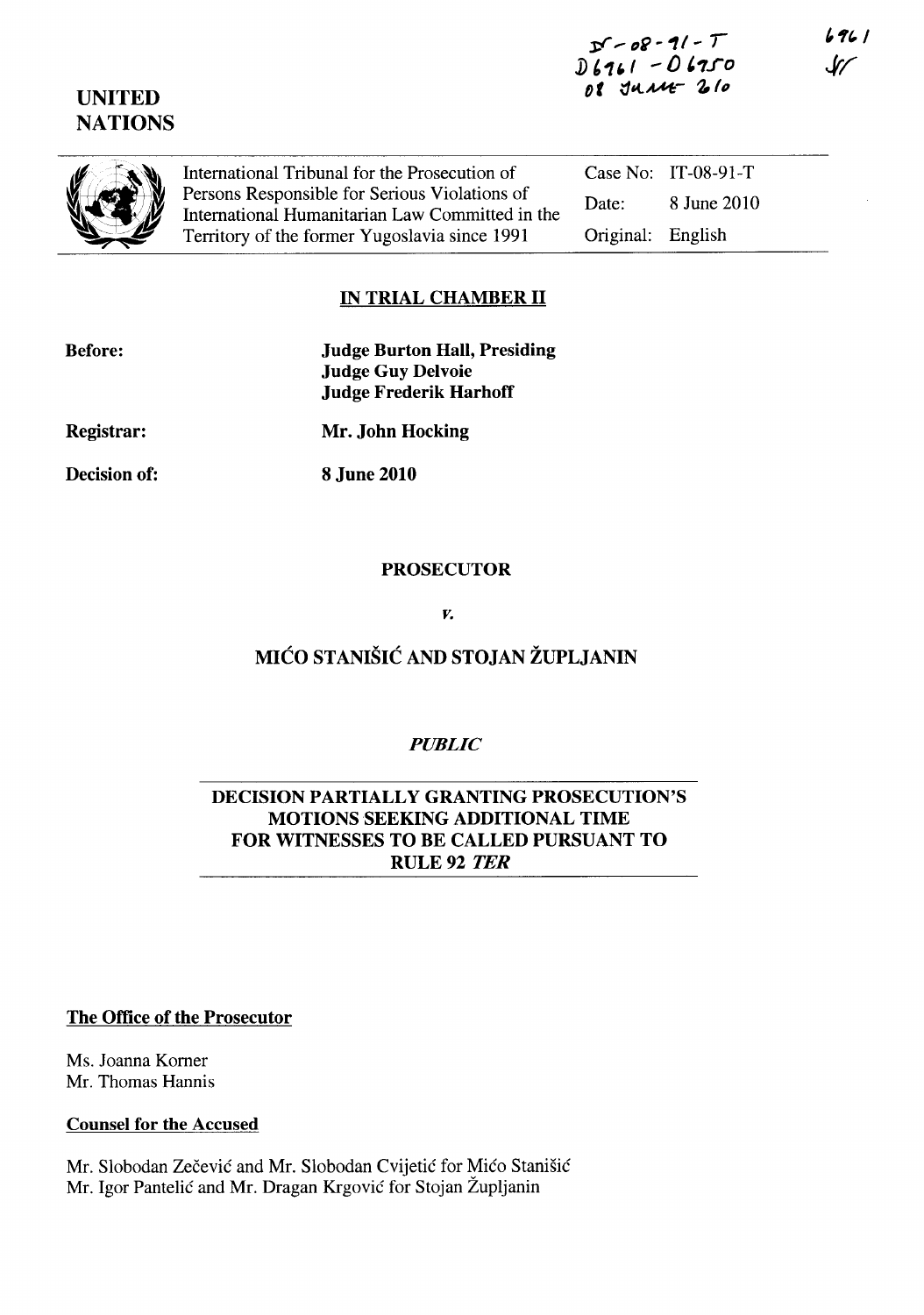### **I. INTRODUCTION**

1. Trial Chamber 11 ("Trial Chamber") of the International Tribunal for the Prosecution of Persons Responsible for Serious Violations of International Humanitarian Law Committed in the Territory of the former Yugoslavia since 1991 ("Tribunal") is seised of:

- a) a request made by the Prosecution in a motion filed on 15 April 2010 ("First Motion") that the Trial Chamber "increase the time granted to the Prosecution by 5 hours", which corresponds to the additional time requested by that motion for the examination-in-chief of  $ST043$ ,  $ST183$  and  $ST189$ <sup>1</sup>
- b) eight motions, filed on 16 April 2010 (collectively "Eight Motions"),<sup>2</sup> whereby the Prosecution:
	- i) seeks additional time for the examination-in-chief of the following witnesses ("Eight Witnesses"), whom it will call pursuant to Rule 92 *ter* of the Rules of Procedure and Evidence ("Rules"):

ST058 (40 minutes),

ST063 (40 minutes),

ST142 (two hours and 40 minutes),

ST155 (one hour and 40 minutes),

ST176 (one hour and ten minutes),

ST184 (three hours and 40 minutes),

ST<sub>190</sub> (one hour and ten minutes),

STl91 (one hour and 40 minutes), and

ii) requests that the Trial Chamber "increase the time granted to the Prosecution" by the amount of additional time sought for each of the Eight Witnesses. $3$ 

<sup>I</sup>Prosecution's motion seeking additional court time in relation to *92ter* witnesses ST-183, ST-189 and ST-43, filed confidentially on 15 Apr 2010, para. 19. The extensions sought for each witness were addressed by an oral decision on 19 April 2010, see *infra* para. 6.

<sup>&</sup>lt;sup>2</sup> The following motions were filed publicly: Prosecution's motion seeking additional court time in relation to 92ter witness ST-58 ("ST058 Motion"), Prosecution's motion seeking additional court time in relation to *92ter* witness ST-63 ("ST063 Motion"), Prosecution's motion seeking additional court time in relation to *92ter* witness ST-176 ("ST176 Motion"), Prosecution's motion seeking additional court time in relation to *92ter* witness ST-184 ("ST184 Motion"), and Prosecution's motion seeking additional court time in relation to *92ter* witness ST-190 ("ST190 Motion"). The following motions were filed confidentially: Prosecution's motion seeking additional court time in relation to *92ter*  witness ST-142 ("STI42 Motion"), Prosecution's motion seeking additional court time in relation to *92ter* witness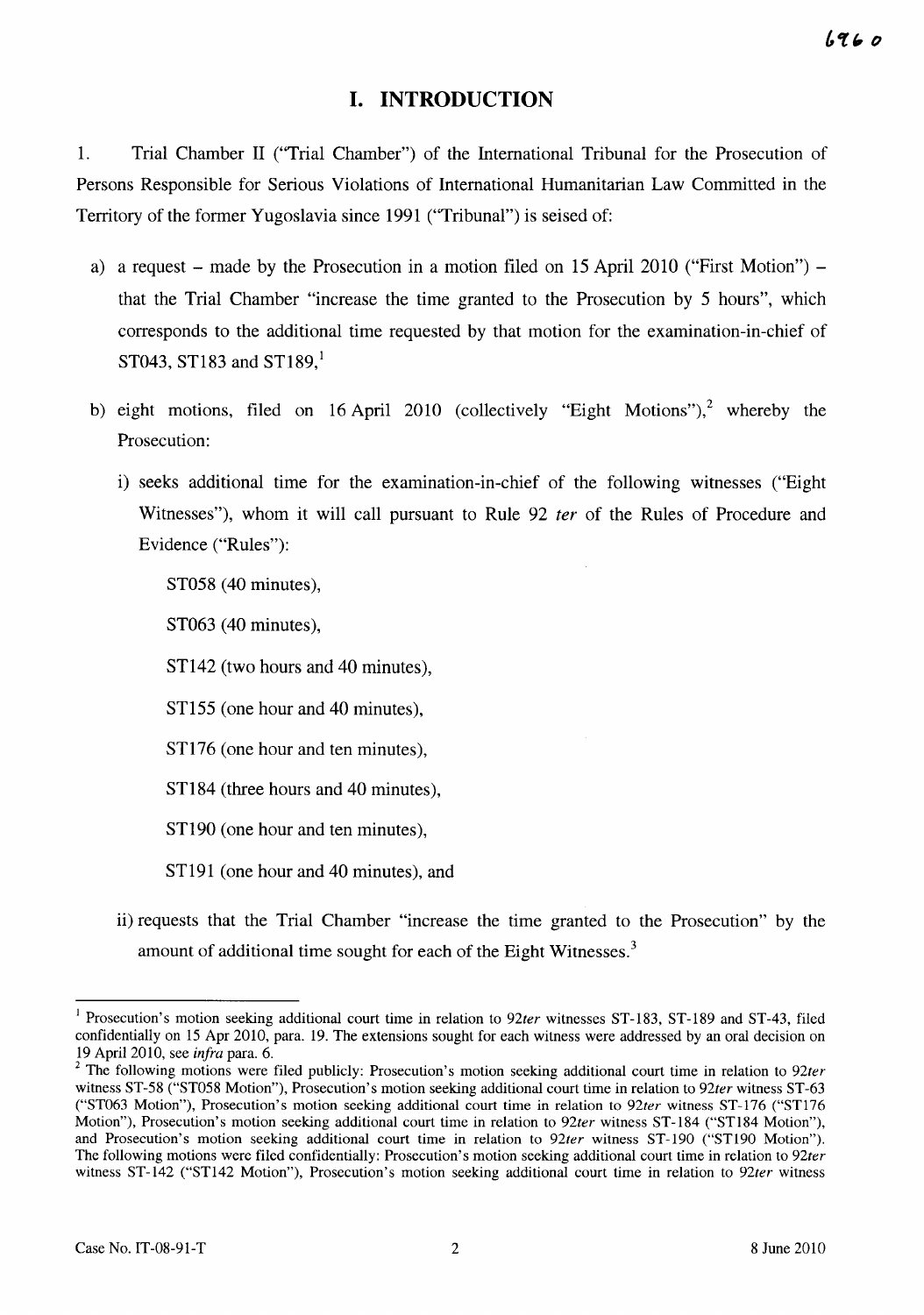The Trial Chamber issues this decision publicly even though some of the Eight Motions were filed confidentially and relate to witnesses who have been granted protective measures, holding that there is nothing herein which reveals confidential information likely to identify the witnesses.

### **11. PROCEDURAL HISTORY**

2. On 22 March 2010, the Trial Chamber stated that the Prosecution had "112 hours in chief' remaining on that date to finish presenting its case and, having considered submissions of the parties, that it did not see "for the moment, any reason to grant more time [...] than these 112 hours."<sup>4</sup> The Trial Chamber noted that the 112 hours "correspond exactly with the time the OTP is requesting for the remaining witnesses if we apply the Chamber's guidelines and allow 20 minutes for the examination-in-chief of the remaining 92 *ter* witnesses.<sup>5</sup> The Trial Chamber also stated that if "for one or more of the 92 *ter* witnesses, more time in chief is needed, specifically to present new evidence [...] the Trial Chamber expects the OTP to file a written motion" setting out the additional time requested and the reasons therefor. $6$ 

- 3. On 1 April 2010, the Prosecution filed a motion ("1 April 2010 Motion") requesting:
	- 1) an extension to 4,618 words of the word limit of 3,000 words that applies pursuant to the "Practice direction on the length of briefs and motions" ("Practice Direction"), and
	- 2) additional time for the examination-in-chief of the Eight Witnesses and of ST043, ST183 and  $ST189.<sup>7</sup>$

On 14 April 2010, the Trial Chamber issued the following oral decision on the 1 April 2010 Motion ("Oral Decision"):

The Trial Chamber is seised of the Prosecution motion of the 1st of April, seeking additional time for the examination in chief of twelve Rule 92 ter witness. The motion is oversized; the Prosecution seeks an extension of the word limit to 4.618 words. The practice direction and the length of [briefs] and motions requires parties to seek leave in advance, stating the exceptional circumstances that necessitate the oversized filing. It is every party's duty to plan its motion practice according to applicable rules and procedures including this practice direction. The

ST-155 ("STl55 Motion"), and Prosecution's motion seeking additional court time in relation to *92ter* witness ST-191 ("STl91 Motion").

Motions, para. 11.

<sup>&</sup>lt;sup>4</sup> Hearing, 22 Mar 2010, T. 7982. See also Order on revised guidelines on the admission and presentation of evidence, 2 Oct 2009 ("Guidelines"), Annex A, Guideline 26.

*<sup>5</sup> Id,* T. 7982-7983.

*<sup>6</sup> Id,* T. 7983.

<sup>7</sup>Prosecution's request for variation of word limits and motion seeking additional court time in relation to *92ter*  witnesses, filed confidentially on 1 Apr 2010, referring to the Practice direction on the length of briefs and motions, IT/184 Rev. 2, 16 Sep 2005.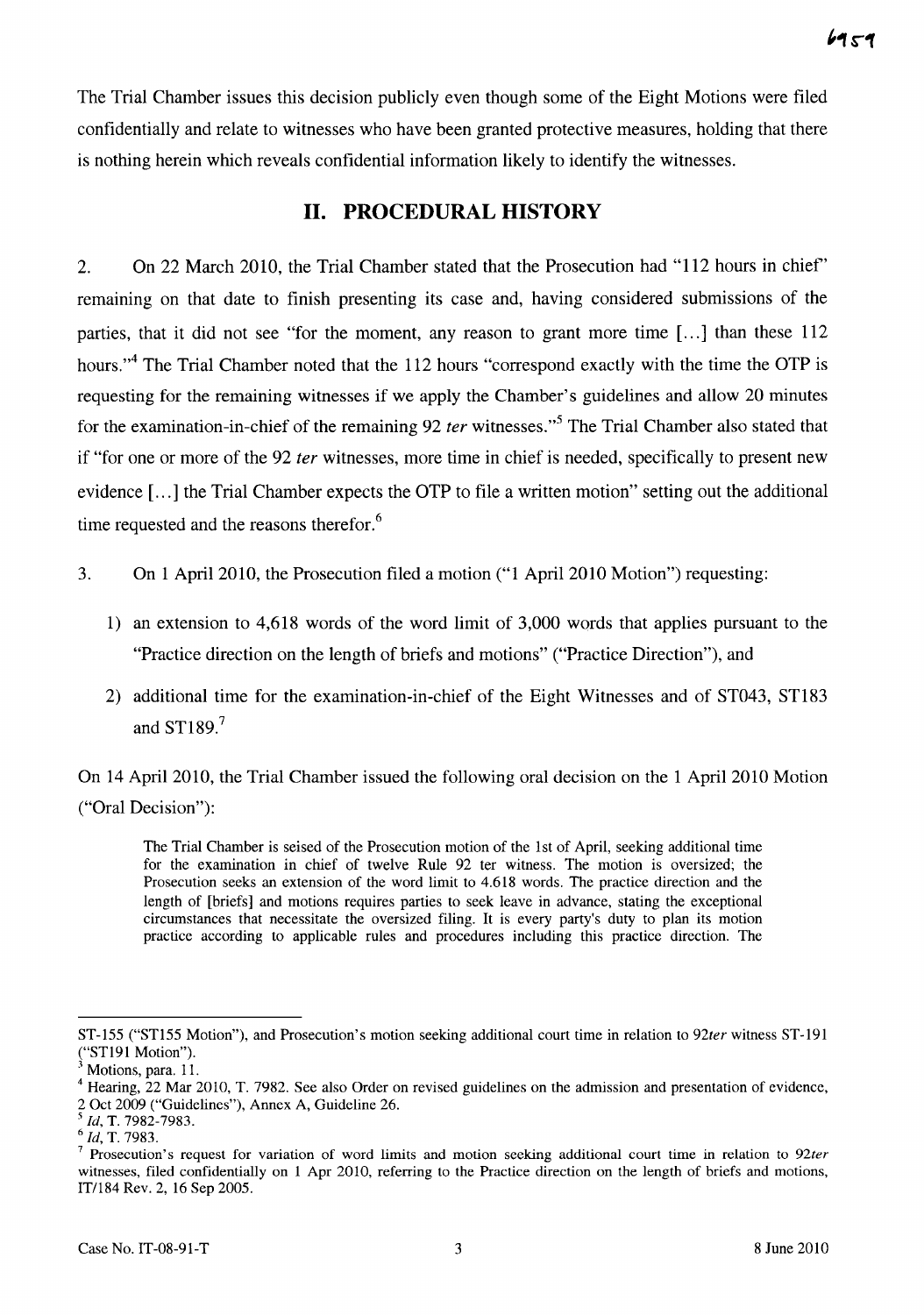Chamber is not persuaded the Prosecution has established the existence of exceptional circumstances that would warrant granting the extension.<sup>8</sup>

The Trial Chamber, therefore, dismissed the motion "without prejudice to the Prosecution filing a new motion in accordance with the practice direction."<sup>9</sup>

4. On 15 April 2010, the Prosecution filed the First Motion, whereby it 1) requested to extend the examination-in-chief of ST043, ST183 and ST189 by 40 minutes, two hours and 40 minutes, and one hour and 40 minutes, respectively, and 2) made the request set out above in paragraph 1, a).

5. On 16 April 2010, the Prosecution filed the Eight Motions seeking additional time for the examination-in-chief of the Eight Witnesses.

6. On 19 April 2010, the Trial Chamber granted the First Motion in respect of ST043 and ST189, and granted the motion in part in respect of ST183, allowing an extension of the examination-in-chief of one hour and 40 minutes.<sup>10</sup>

7. On 12 May 2010, the Trial Chamber granted an extension of 40 minutes of the examinationin-chief of ST191, stating that a written decision would follow on the remaining requests in the Eight Motions, as set out above in paragraph 1, under b) i) and b) ii).<sup>11</sup>

8. By oral decisions on 14 and 17 May 2010, the Trial Chamber granted an extension of two hours and ten minutes of the examination-in-chief of ST176, stating that written reasons would follow.<sup>12</sup> The Trial Chamber will state its written reasons herein.

9. Neither Defence of Mico Stanisic nor the Defence of Stojan Župljanin responded to the First Motion or the Eight Motions.

### **Ill. SUBMISSIONS AND DISCUSSION**

#### A. **Extension of the word limit**

10. The Prosecution refers to the Oral Decision and states that the dismissal of the 1 April 2010 Motion "was without prejudice to the Prosecution re-filing the Motion in accordance with the word limit Practice Direction".<sup>13</sup> It submits that each of the Eight Motions "complies with the word

 $^8$  Hearing, 14 Apr 2010, T. 8646.

*<sup>9</sup> Ibid.* 

<sup>10</sup> Hearing, 19 Apr 2010, T. 8873.

<sup>&</sup>lt;sup>11</sup> Hearing, 12 May 2010, T. 10056-10058.

<sup>12</sup>Hearing, 14 May 2010, T. 10297-10298; Hearing, 17 May 2010, T. 10387. See *infra* paras 29-30.

<sup>&</sup>lt;sup>13</sup> Motions, para. 2. The error is reproduced in each of the Motions. The Trial Chamber notes in this context that the Motions are identical in respect of the general submissions made by the Prosecution. When referring to such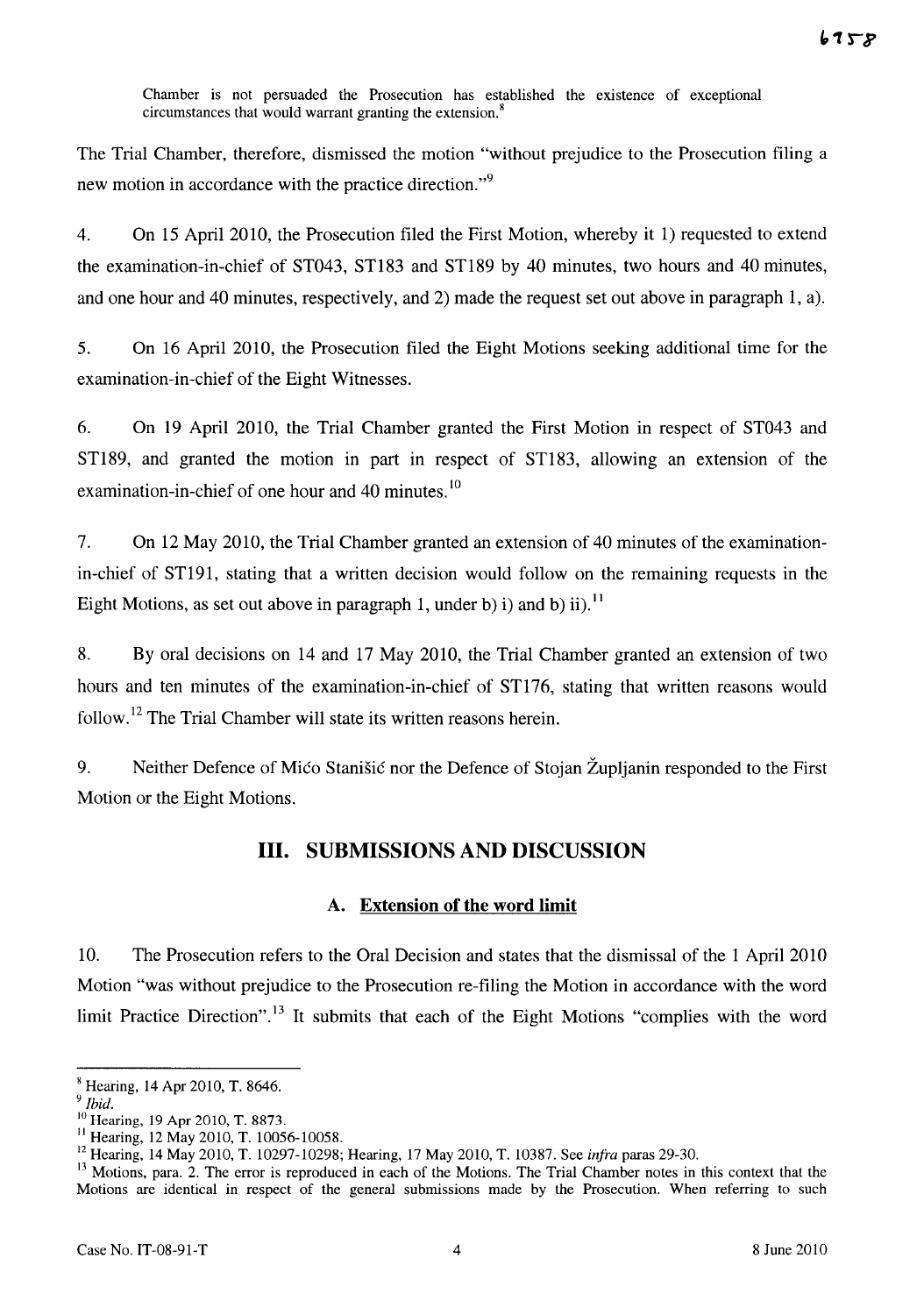$\lim_{h \to 14}$  On 14 April 2010, the Prosecution, in offering comment on the Oral Decision that the Trial Chamber had just issued, stated that:

virtually every motion we filed so far recently has been rejected [and] one of the major grounds for rejection has been we haven't supplied enough information. So we, in an effort to explain chapter and verse of why we are making the application for further time, we gave as much information as it was humanly possible. Now, it does seem to be, Your Honours, we can't win. If we stick to the word limit, then we can't give the information.<sup>15</sup>

On this basis, the Prosecution asked whether the dismissal of the First Motion was due to the fact that it was oversized or because the Prosecution had not filed "a separate motion first, asking that we can exceed the word limit and explaining the reasons for that, and then when you grant it, then re-file the actual motion."<sup>16</sup> The Prosecution also commented that "[e]ither we give the information that you want, or we are bound by the word limit." $17$ 

11. The Trial Chamber sees no need to explain the Oral Decision. The Practice Direction is abundantly clear that the parties are required to file requests to exceed the word limit, which in turn must be granted, before filing oversized motions.<sup>18</sup>

12. The Trial Chamber notes, without further comment, that the Prosecution has acted *mala fide*  by filing separate motions for the arguments made in respect of each witness in the significantly oversized 1 April 2010 Motion and has thereby expanded a 4,618-word motion to a total of 9,287 words. Nevertheless, the Trial Chamber will, in the interest of the expeditious conduct of the proceedings, consider the merits of the Eight Motions.

#### 1. "[Aldditional time for the examination-in-chief'

13. The Prosecution argues that, because the witnesses gave evidence in prior cases "where the police was not the principal issue", it needs to ask additional questions to ensure that:

all topics relevant to issues in this case are explored to provide relevant and probative value of the essential elements of the crimes and modes of liability under Articles 7(1) and 7(3) of the Statute. Furthermore, the Prosecution needs to tender documents through [the witnesses] and where appropriate needs to use witnesses testifying pursuant to Rule 92ter to do so.<sup>1</sup>

submissions, therefore, the Trial Chamber will make reference to the relevant paragraph in the "Motions" rather than specify where in each of the eight motions that the submission is made.

Motions, para. 2.

<sup>&</sup>lt;sup>15</sup> Hearing, 14 Apr 2010, T. 8646.

<sup>16</sup>*Id,* T. 8647.

<sup>17</sup>*Ibid.* 

<sup>18</sup>*Ibid.* 

<sup>&</sup>lt;sup>19</sup> Motions, para. 6.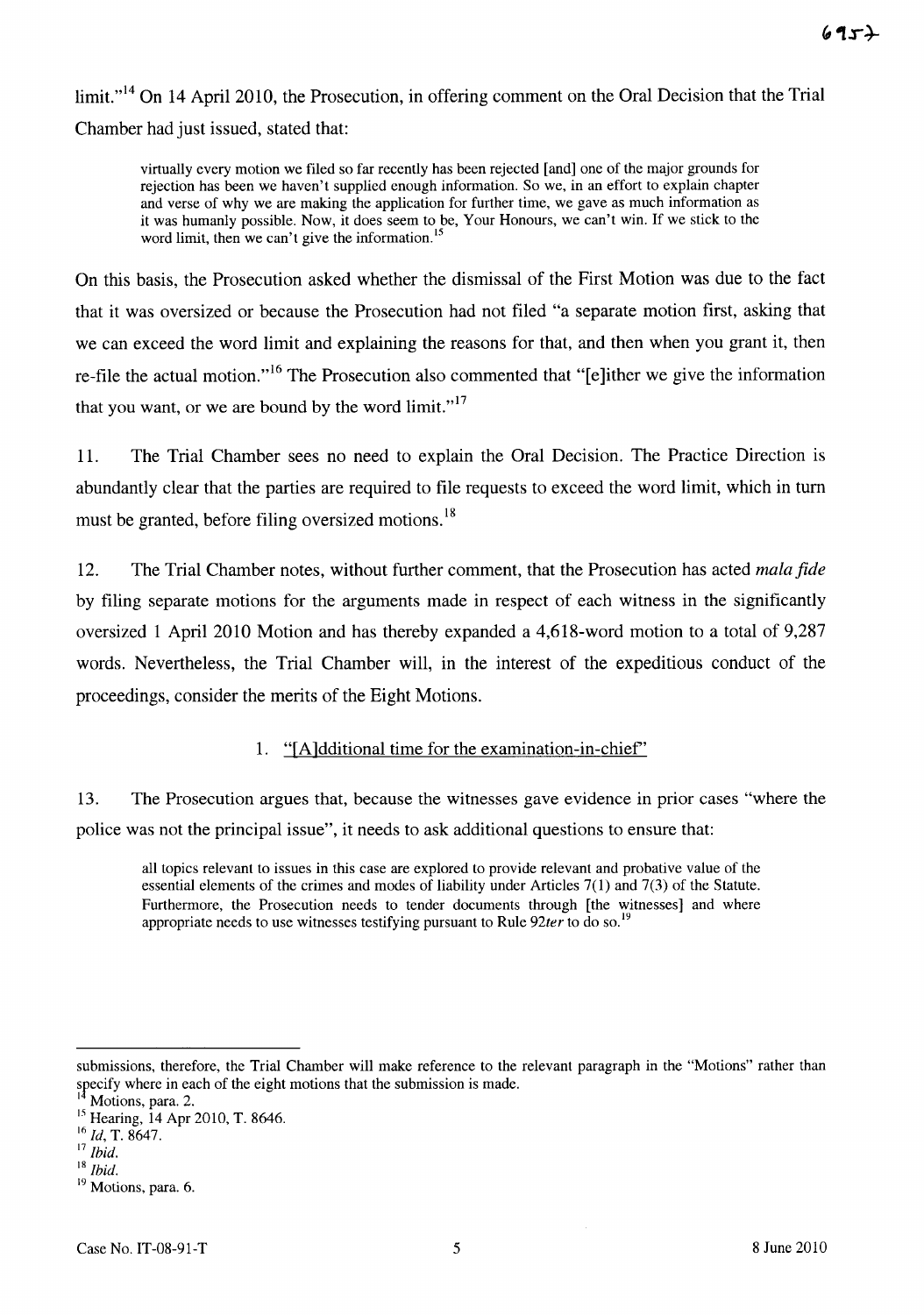It is also submitted that the evidence "offered through Rule *92ter* will save a considerable amount of court time and remains extremely relevant as it provides the historical, political and factual background that the parties need not delve into in this case." $^{20}$ 

14. While these two arguments, either independently or considered together, fail to satisfy the Trial Chamber that the requested extensions should be granted, the Trial Chamber has considered them in conjunction with the specific arguments made for each witness.

15. For ST058, the Prosecution requests an additional 40 minutes. It submits that ST058 will need to "expand upon his arrest and interrogation at the SJB building, including information about his maltreatment there.<sup> $21$ </sup> It is also argued that ST058 needs to expand on his knowledge of the SDS Crisis Staff, especially its composition, on the arrest of non-Serbs, on the identity of perpetrators and on the locations where non-Serbs were held.<sup>22</sup> The Prosecution states that it has "identified 18 documents it may potentially seek to use with this witness, but will attempt to reduce this number to be able to complete the witness' examination-in-chief within one hour." $^{23}$ 

16. The Trial Chamber is satisfied that the extension sought for ST058 is justified. The total examination-in-chief of this witness shall not, therefore, exceed one hour.

17. For ST063, the Prosecution requests an additional 40 minutes. It submits that, while it will not explore "new areas" with the witness, it will need to "clarify and expand upon the police involvement at all the locations [about which] the witness can provide evidence.<sup> $,24$ </sup> The Prosecution also submits that it will particularly need additional time "in order to play and tender various video clips of Omarska and Keraterm camps through this witness. $125$ 

18. In view of the Prosecution's submission that it will not explore new areas, the Trial Chamber is not persuaded that an additional 40 minutes is necessary for ST063. It will grant an extension of ten minutes to allow the Prosecution a total of 30 minutes for questions to clarify and expand on police involvement.

19. For ST142, the Prosecution requests an additional two hours and 40 minutes. It submits that, while ST142 testified on a number of topics in *Krajisnik,* there is a need to ask him questions about several other areas, as set out in the ST142 Motion.<sup>26</sup> The Prosecution also submits that it expects to

*<sup>20</sup> Id,* para. 7.

<sup>&</sup>lt;sup>21</sup> ST058 Motion, para. 9.

<sup>22</sup>*Ibid.* 

<sup>23</sup>*Ibid.* 

<sup>&</sup>lt;sup>24</sup> ST063 Motion, paras 8-9.

*<sup>25</sup> Ibid.* 

<sup>&</sup>lt;sup>26</sup> ST142 Motion, para. 9. Although ST142 is not a protected witness, the motion was filed confidentially.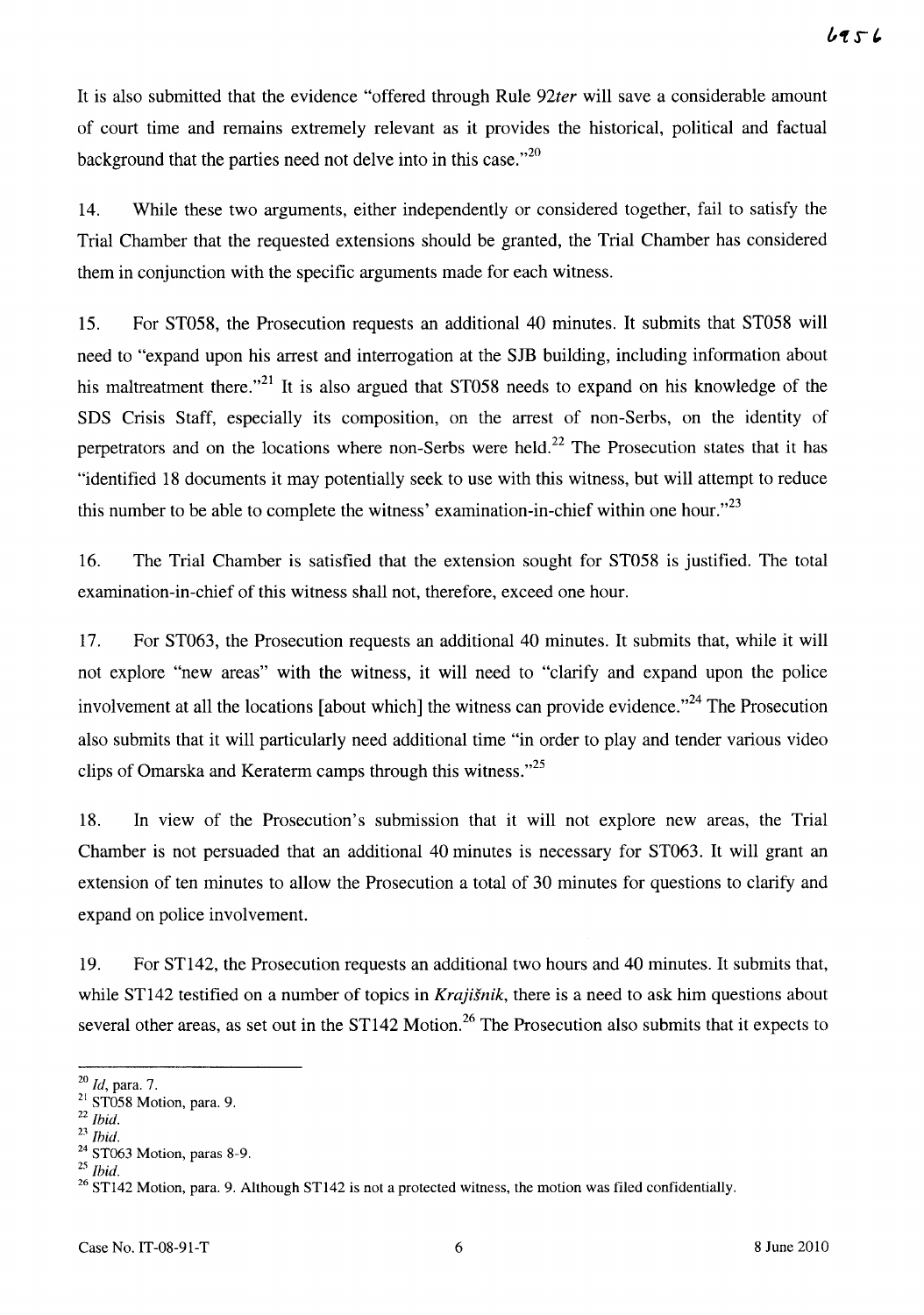show to ST142 "nearly 20 documents on the *65ter* list, that are not part of the witness' *92ter*  package". 27

20. The Prosecution initially intended to call ST142 as a *Vlva voce* witness, however on 10 December 2009 it requested permission to call this witness pursuant to Rule 92 *ter.*<sup>28</sup>0 n 19 March 2010, the Trial Chamber granted such permission but denied the Prosecution's related request for three hours for the examination-in-chief, holding that the witness's Rule 92 *ter* package covers the facts on which the witness would testify and that the Prosecution had not shown good cause to grant more time.<sup>29</sup> In the ST142 Motion, however, the Prosecution has made significantly more detailed arguments regarding the areas on which this witness may testify and regarding its request for more time. On this basis, the Trial Chamber is satisfied that ST142 can offer evidence on several relevant topics about which he did not testify in the *Krajisnik* trial. It is noted that ST142 testified for five days in *Krajišnik* and also has provided a long witness statement.<sup>30</sup> However, given that the Prosecution will tender, *inter alia,* this material into evidence pursuant to Rule 92 *ter,* the Trial Chamber holds that the Prosecution's request of an additional two hours and 40 minutes is excessive. It will, therefore, grant an extension of one hour and 40 minutes to allow the Prosecution a total of two hours for the examination-in-chief of ST142.

21. For ST155, the Prosecution requests an additional one hour and 40 minutes. It submits that the witness, as a formed employee of the BiH MUP, can provide additional relevant information on other matters, as set out in the ST155 Motion.<sup>31</sup> The Prosecution states that it "has located approximately fifteen (15) documents which may be used with this witness relating to the forcible transfer and deportation of non-Serbs, the membership of perpetrators with the RSMUP, the legal status of the detention centres in Vogošča and the involvement of the municipal War Presidency in prisoner exchanges."<sup>32</sup>

22. The Trial Chamber considers the Prosecution's arguments in support of its extension request for ST155 to be convincing in part only. A general argument is made regarding the witness's ability to provide information in respect of Mico Stanisic, which, of course, is relevant. However, the Prosecution specifically states that this additional evidence would concern the Accused's influence

<sup>31</sup> ST155 Motion, para. 9.

*<sup>27</sup> Ibid.* 

<sup>&</sup>lt;sup>28</sup> Prosecution's pre-trial brief, 8 Jun 2009, Appendix 3, p. 13; Prosecution's motion to amend the mode of testimony of witnesses ST-142, ST-150 and ST-176, and to reinstate witness ST-74, filed confidentially on 10 Dec 2009.

<sup>&</sup>lt;sup>29</sup> Decision granting in part Prosecution motion to amend the mode of testimony of witnesses  $ST142$ ,  $ST150$  and  $ST176$ and to reinstate witness ST074, confidential, 19 Mar 2010 ("19 March 2010 Decision"), para. 29.

<sup>&</sup>lt;sup>30</sup> The Rule 92 *ter* package of ST142 provides that the witness statement, which is dated 14-19 November 2004 and 25-29 January 2005, is 57 pages (ERN 0365-0770 to 0365-0827), Prosecution's motion to amend the mode of testimony of witnesses ST-142, ST-150 and ST-176, and to reinstate witness ST-74, filed confidentially on 10 Dec 2009, Annex A, p. 4.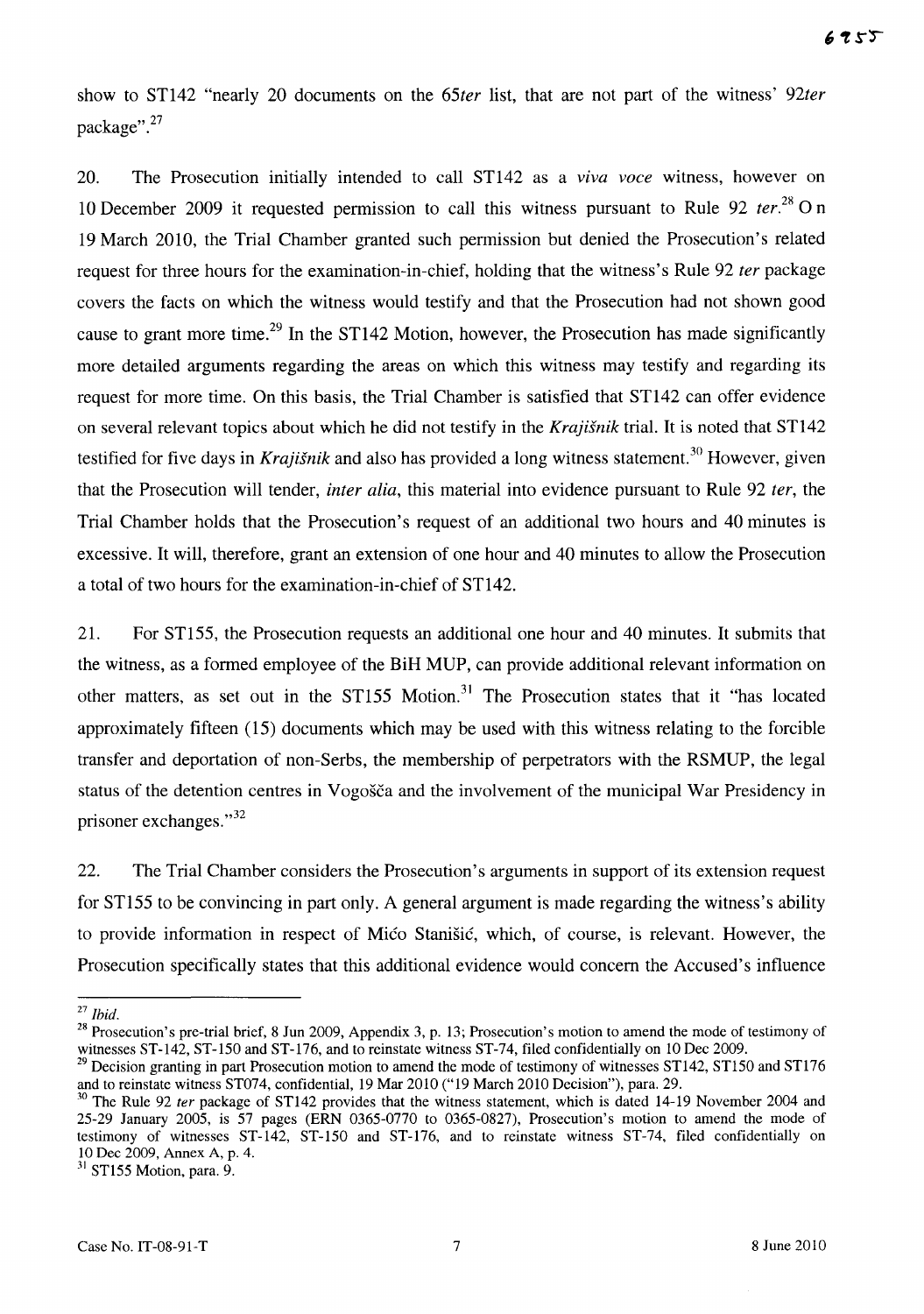and position in 1991. While the Trial Chamber is satisfied that the Prosecution has established that this witness can provide *some* relevant evidence beyond the scope of his Rule 92 *ter* material, it is not persuaded that this evidence is so relevant as to warrant the full amount of the extension sought.<sup>33</sup> In view of the above considerations as to the substance of the expected additional evidence, the Trial Chamber will grant the Prosecution an additional one hour and ten minutes. The examination-in-chief of ST155 shall, therefore, not exceed one and a half hours.

23. For ST176, the Prosecution initially requested an additional one hour and ten minutes, which request the Trial Chamber granted on 14 May 2010, stating that written reasons would follow.<sup>34</sup> On 17 May 2010, the Prosecution made a second request for further time for this witness. On the same date, the Trial Chamber allowed an examination-in-chief not exceeding two and a half hours.<sup>35</sup> In its submissions in the ST176 Motion, the Prosecution notes that ST176, who has not testified previously, gave a detailed interview in 2001 and a short statement in 2009 and submits that the witness "will need to expand on [his] dealings with the Accused  $\tilde{Z}$ upljanin" in 1992.<sup>36</sup> The Prosecution also states that in giving the statement in 2009, ST176 provided certain prosecutor logbooks, the content and importance of which "are not referred to in this statement and will need to be dealt with".<sup>37</sup> Lastly, the Prosecution argues that it needs "to clarify the issue of the replacement of the police chief and the police commander in Teslic after the arrest of the Mice group since this topic was not sufficiently explored."<sup>38</sup> In its oral submissions on 17 May 2010, the Prosecution stated that at the time it requested more time for ST176 it was not "aware that [the witness] was going to be videolink", which, it submitted, "will take longer".<sup>39</sup> The Prosecution also stated that due to the "wholesale challenge to the adjudicated facts for Teslic and other matters [...] it's absolutely clear that we'll have to, firstly, ask him some more general matters about Teslic."<sup>40</sup>

24. The Prosecution initially intended to call ST176 *viva voce,* however on 10 December 2009 it requested permission to call this witness pursuant to Rule 92 *ter*.<sup>41</sup> The Trial Chamber granted such permission on 19 March 2010. However, the Trial Chamber denied the Prosecution's related

*<sup>32</sup> Ibid.* 

<sup>&</sup>lt;sup>33</sup> The Prosecution also refers to having "located" approximately 15 documents. Based on the formulation, it is unclear whether these are documents that are not on the Prosecution's exhibit list. For the purposes of this decision the Trial Chamber will assume this to be the case, however it will revisit the time allotment that it will grant if these documents are not on the exhibit list.

<sup>34</sup> See *supra,* para. 8, referring to Hearing, 14 May 2010, T. 10297-10298.

<sup>35</sup> See *supra,* para. 8, referring to Hearing, 17 May 2010, T. 10387.

<sup>&</sup>lt;sup>36</sup> ST176 Motion, para. 9

*<sup>37</sup> Ibid.* 

*<sup>38</sup> Ibid.* 

<sup>39</sup> Hearing, 17 May 2010, T. 10386-10387.

*<sup>40</sup> Ibid.* 

<sup>&</sup>lt;sup>41</sup> Prosecution's pre-trial brief, 8 Jun 2009, Appendix 3, p. 17; Prosecution's motion to amend the mode of testimony of witnesses ST-142, ST-150 and ST-176, and to reinstate witness ST-74, filed confidentially on 10 Dec 2009.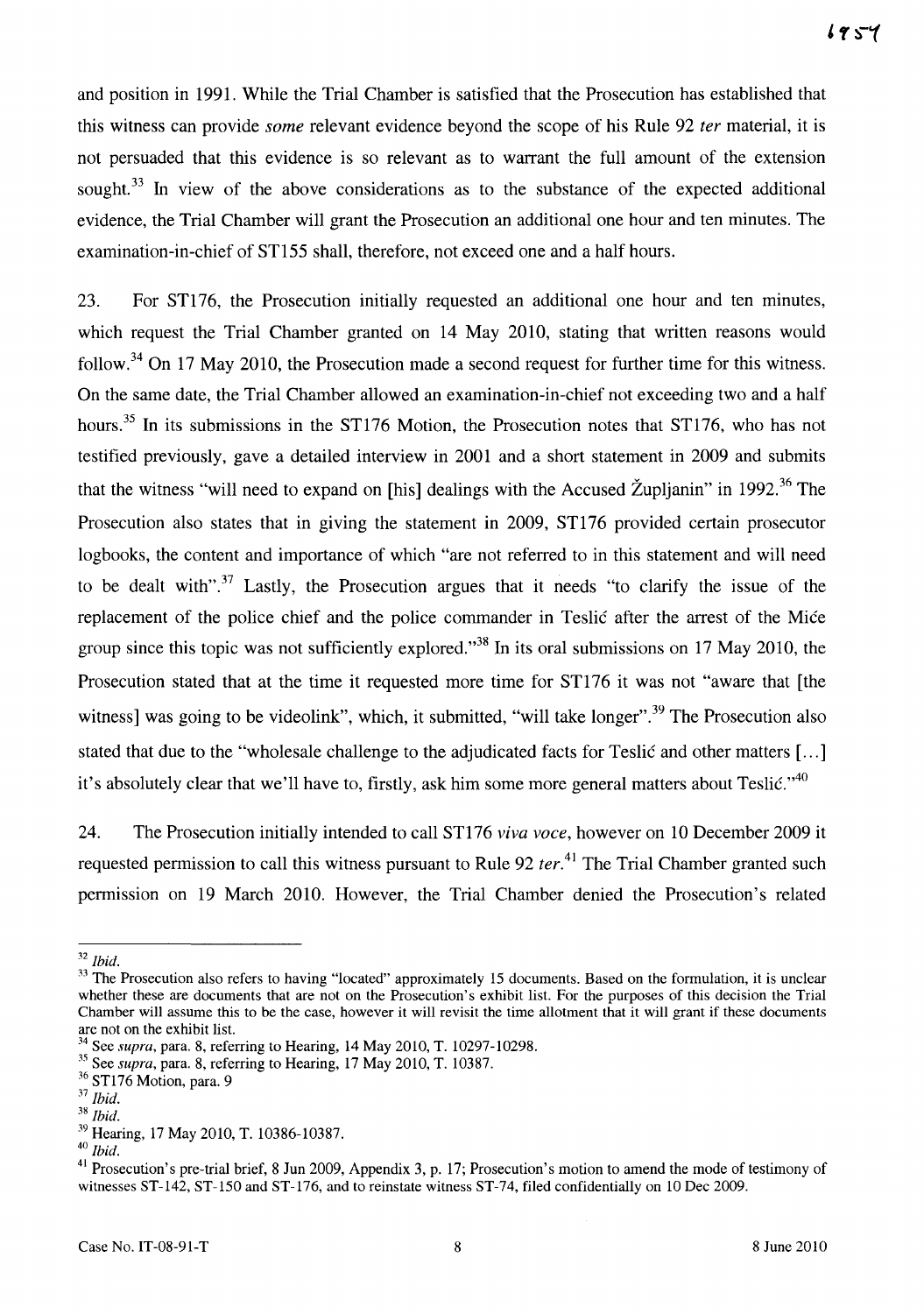request to examine ST176 in-chief for an hour and a half, holding that the Prosecution had not advanced any reason to support its request to cover "additional grounds" with the witness. <sup>42</sup> It was also held that the Prosecution had failed to indicate how the time that it expected to save through its request to hear the witness pursuant to Rule 92 *ter* "would effectively help in achieving a more expeditious trial. $1^{43}$  In the ST176 Motion, however, the Prosecution has made detailed arguments regarding the necessity for a longer examination-in-chief and also draws the Trial Chamber's attention to the logbooks, which, *prima jacie,* appear relevant to the charges in this case. 44 The Trial Chamber is satisfied that ST176 can provide relevant evidence beyond the scope of his Rule 92 *ter*  material and will confirm its oral ruling on 17 May 2010 that the examination-in-chief of ST176 shall not exceed two and a half hours.

25. For ST184, the Prosecution requests an additional three hours and 40 minutes. It submits that ST184, who has not testified previously but has given "two detailed interviews to the Prosecution", needs to "expand on the negotiations with the Muslim resistance in Kozarac" in Prijedor and the "extent of police involvement in these negotiations."<sup>45</sup> Noting that ST184 had a career as a police officer, the Prosecution argues that the witness will "need to develop on his knowledge of police activities in Prijedor and other parts of the ARK".<sup>46</sup> The Prosecution argues that ST184 will also need to expand on the role of the SDS in the takeover of Prijedor, "develop on the role of the Crisis Staff in Prijedor and expand on the issue of the expulsion of non-Serbs."<sup>47</sup> The Prosecution states that it will show the witness two videos relating to the Omarska camp and that it has "identified approximately 35 documents" that it will use with the witness.<sup>48</sup>

26. The Prosecution's arguments are based on ST184 'expanding' or 'developing' on topics raised in his 2001 and 2009 interviews with the Prosecution and which are covered by the Rule 65 *ter* summary of his evidence. The Trial Chamber notes that that these topics are covered by the Rule 65 *ter* summary of his expected testimony.<sup>49</sup> However, while the Trial Chamber considers that it would benefit from the witness' oral testimony on the several topics enumerated, it holds that the Prosecution's request to examine this Rule 92 *ter* witness in-chief for a total of four hours is

<sup>42 19</sup> March 2010 Decision, para. 37.

*<sup>43</sup> Ibid.* 

<sup>&</sup>lt;sup>44</sup> In respect of the arguments made by the Prosecution on 17 May 2010, the Trial Chamber notes the date of the 1 April 2010 Motion and that that the Prosecution filed the motion to hear ST176 via video-conference link on 9 April 2010. While the Trial Chamber had not ruled upon the motion requesting the video-conference link by the time the Prosecution filed the STl76 Motion, it is difficult to understand why the Prosecution waited another month before raising the arguments it subsequently made orally.

 $<sup>5</sup>$  ST184 Motion, para. 9.</sup>

*<sup>46</sup> Ibid.* 

*<sup>47</sup> Ibid.* 

*<sup>48</sup> Ibid.* 

<sup>49</sup> Prosecution's supplemental motion for admission of evidence pursuant to Rules 92 *bis* and 92 *fer,* with confidential annexes, filed on 28 Ju12009, Annex D.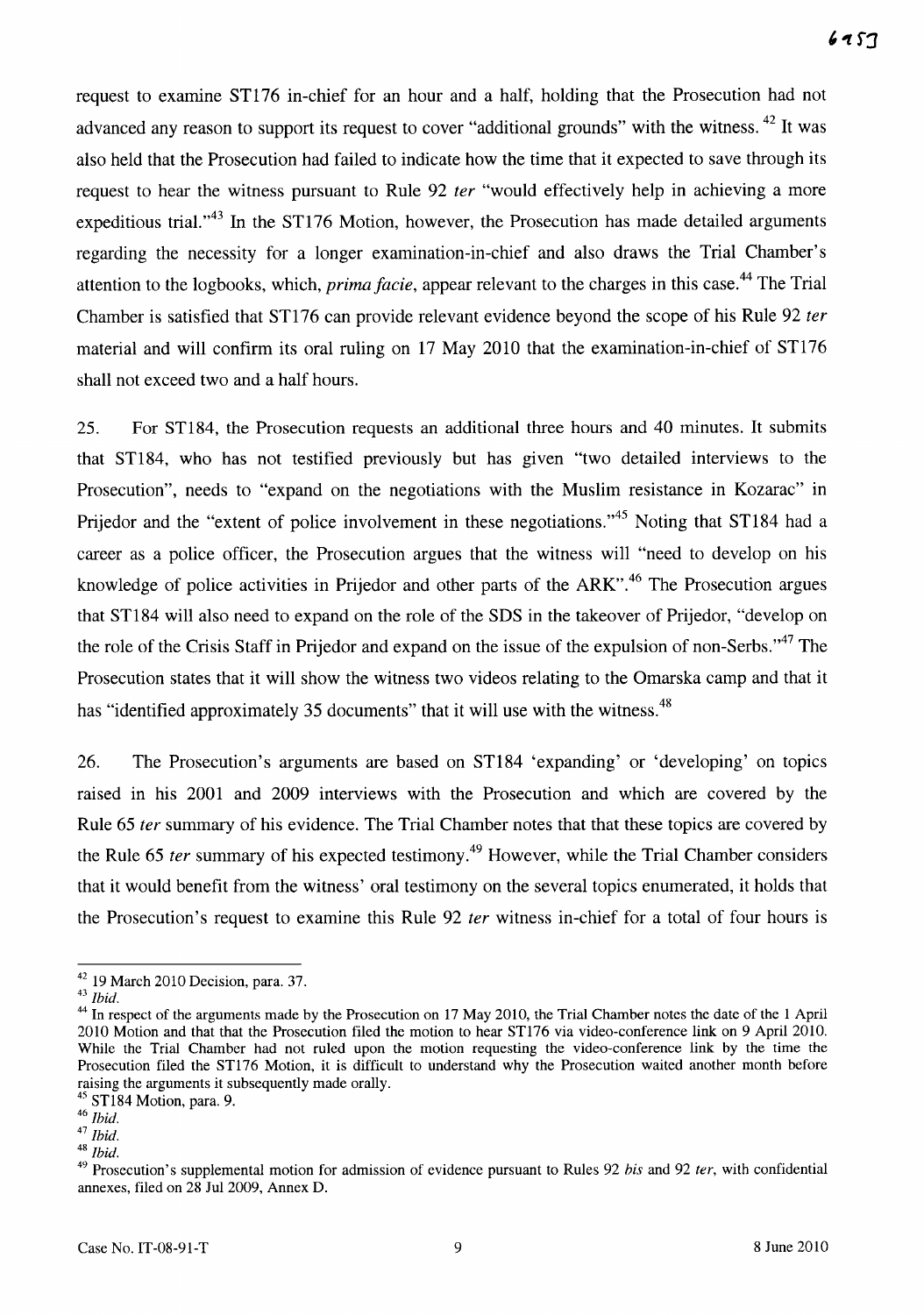excessive. The Trial Chamber will, therefore, grant an additional two hours and 40 minutes and the total examination-in-chief shall, thus, not exceed three hours.

27. For ST190, the Prosecution requests an additional one hour and ten minutes. It submits that in his previous testimony before the Tribunal ST190 "was not examined specifically in relation to the police", a topic which the Prosecution, therefore, will need to explore.<sup>50</sup> The Prosecution also argues that ST190 needs to expand on meetings with Stojan Zupljanin that he attended. It is also submitted that as "the only member of an international organization" to be called by the Prosecution, ST190 "can provide a balanced standpoint about the events he witnesses in 1992."<sup>51</sup>

28. It is obviously relevant for the Prosecution to explore ST190's knowledge as to police involvement in the events about which he will testify. However, while it may be appropriate to allow additional time to enable the witness to 'expand' on meetings with Stojan Zupljanin that he attended, the Trial Chamber notes that ST190 was questioned about this during his *Brdanin*  testimony. The Trial Chamber is, therefore, not persuaded that the full amount of time requested should be granted. The Prosecution will be allowed an additional 40 minutes and the examinationin-chief shall, thus, not exceed one hour.

#### 2. "[I]ncrease in the time granted to the Prosecution"

29. In each of the Eight Motions and in the First Motion's request set out in paragraph 1 under b), the Prosecution seeks that the Trial Chamber "increase the time granted to the Prosecution" by the amount of additional time sought for each witness subject of these motions.<sup>52</sup> The Trial Chamber interprets this as a request pursuant to Rule  $73 \; bis(F)$  for additional time to present evidence, which the Trial Chamber may grant if it is satisfied that it is in the interests of justice to do so.

30. The Trial Chamber first recalls that, at present, the Prosecution has at its disposal a total of 216 hours.<sup>53</sup> By this decision, the Trial Chamber will allow extensions of the examination-in-chief, totalling nine hours and ten minutes, of witnesses ST058, ST063, ST142, ST155, ST176, ST184 and ST190. By the oral decision on 12 May 2010, the Trial Chamber allowed an extension of 40

<sup>50</sup> ST190 Motion, para. 9.

<sup>51</sup>*Ibid.* 

 $52$  Motions, para. 11.

<sup>&</sup>lt;sup>53</sup> At the pre-trial conference on 4 September 2009, the Trial Chamber allotted 212 hours to the Prosecution for presentation of its evidence, Pre-trial conference, 4 Sep 2009, T. 90. On 4 December 2009, the Trial Chamber allowed the Prosecution to add ST213 to its witness list and to extend by two hours the time allotted to the Prosecution for presentation of evidence, Decision granting in part Prosecution's motion for leave to amend its 65 *ter* list of witnesses, confidential, 4 Dec 2009. On 29 January 2010, the Trial Chamber allowed the Prosecution to add ST216 to its witness list, Decision granting Prosecution's motion to add ST216 to its Rule 65 *ter* witness list, confidential, 29 Jan 2010. In an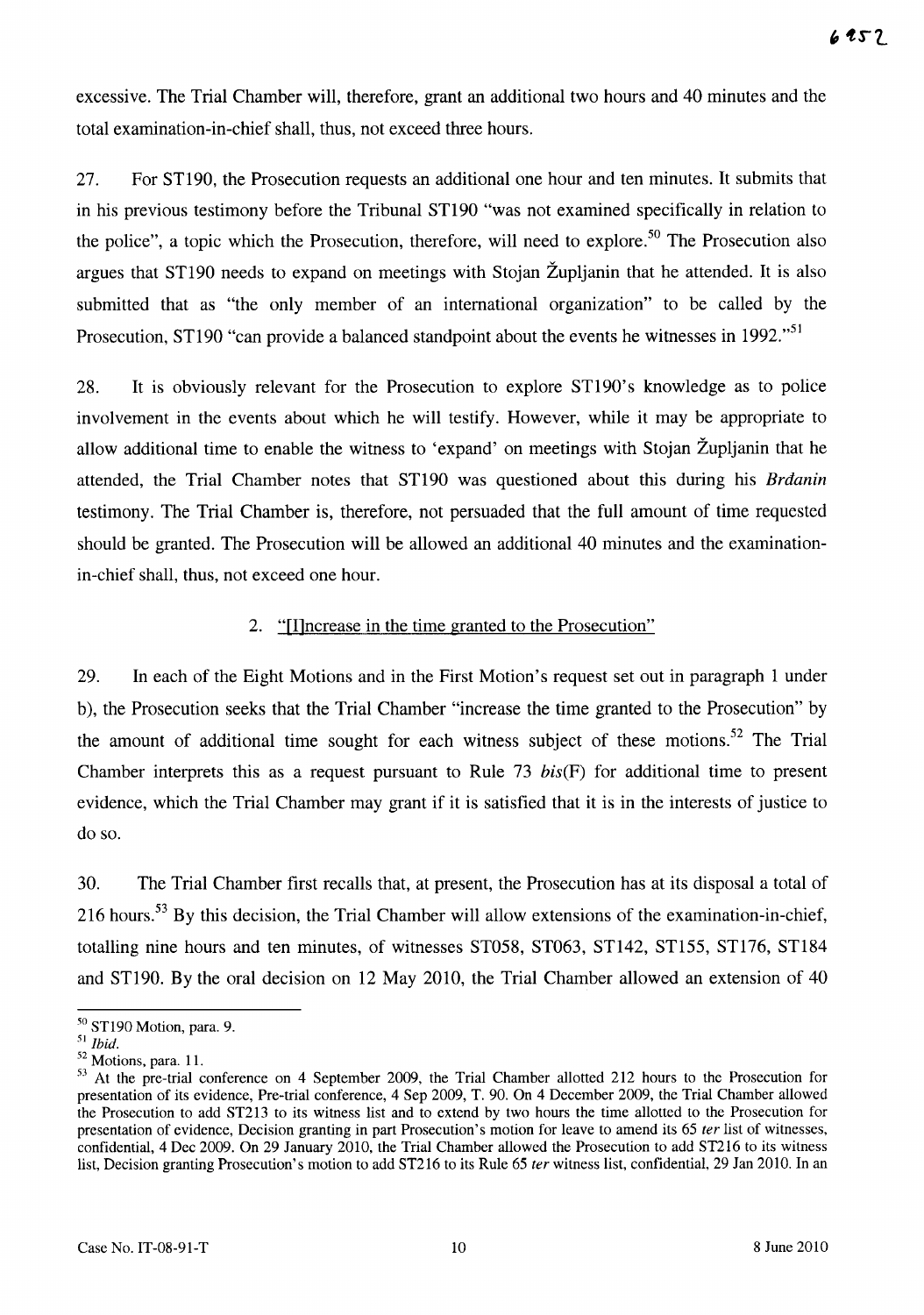minutes for the examination-in-chief of ST191. By the Trial Chamber's ruling on 19 April 2010, it allowed an extension of a total of four hours for the examination-in-chief of ST043, ST183 and ST189. The total granted extension of the examination-in-chief of the Eight Witnesses and ST043, ST183 and ST189 is, therefore, 13 hours and 50 minutes.

31. The Trial Chamber will now consider whether it would be in the interest of justice to extend the total time allotted to the Prosecution for presentation of evidence by 13 hours and 50 minutes.

32. The Prosecution makes very little argument specifically addressing its several requests to "increase the time granted to the Prosecution". The general argument canvassed above - that because the witnesses gave evidence in prior cases "where the police was not the principal issue" it needs to ask additional questions - does, in the Trial Chamber's opinion, provide some support for these requests.<sup>54</sup> Moreover, the arguments made in this vein regarding each of the witnesses subject of this decision would also support the requests to extend the Prosecution's case.

33. On the basis of the Prosecution's specific submissions regarding the need to extend the examination-in-chief of the Eight Witnesses and ST043, ST183 and ST189, the Trial Chamber is satisfied that it would be in the interest of justice to allow an extension of the time permitted under Rule 73 bis(F) for the presentation of the Prosecution's case corresponding to the extensions allowed by this decision.

### **IV. DISPOSITION**

34. For the reasons set out above, the Trial Chamber, acting pursuant to Rule 54, Rule 65 *ter,*  Rule 73 *bis* and its Guidelines:

**GRANTS** extension of the examination-in-chief of ST058 by 40 minutes (to one hour), of ST063 by ten minutes (to half an hour), of ST142 by one hour and 40 minutes (to two hours), of ST155 by one hour and ten minutes (to one and a half hours), of ST184 by two hours and 40 minutes (to three hours) and of ST190 by 40 minutes (to one hour);

**CONFIRMS** the oral ruling of 17 May 2010 concerning the extension of the examination-in-chief of ST176 by two hours and ten minutes to two and a half hours;

**GRANTS** the Prosecution 13 hours and 50 minutes in addition to the 216 hours currently at its disposal for the presentation of evidence; and

oral decision on 18 February 2010, the Trial Chamber extended the time allotted to the Prosecution for presentation of evidence by two hours for the purposes of the examination-in-chief of ST216, Hearing, 18 Feb 2010, T. 6561-6562. 54 See *supra* para. 19.